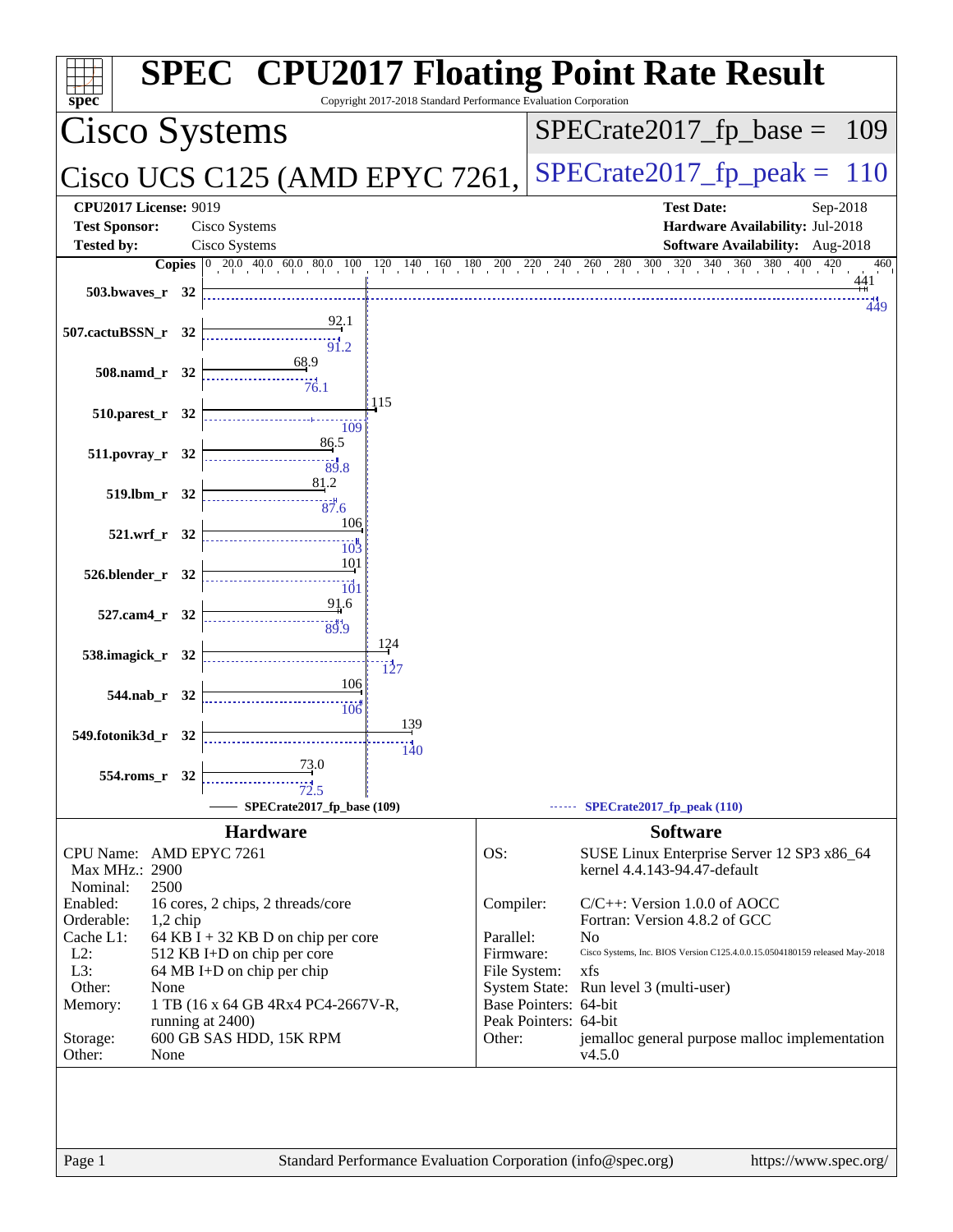| <b>SPEC CPU2017 Floating Point Rate Result</b><br>Copyright 2017-2018 Standard Performance Evaluation Corporation<br>spec                    |                                                                                                                                                                       |                                                                                                          |            |                |       |                               |       |               |                             |              |                |              |                |              |
|----------------------------------------------------------------------------------------------------------------------------------------------|-----------------------------------------------------------------------------------------------------------------------------------------------------------------------|----------------------------------------------------------------------------------------------------------|------------|----------------|-------|-------------------------------|-------|---------------|-----------------------------|--------------|----------------|--------------|----------------|--------------|
|                                                                                                                                              | <b>Cisco Systems</b><br>$SPECrate2017_fp\_base = 109$                                                                                                                 |                                                                                                          |            |                |       |                               |       |               |                             |              |                |              |                |              |
| Cisco UCS C125 (AMD EPYC 7261,                                                                                                               |                                                                                                                                                                       |                                                                                                          |            |                |       |                               |       |               | $SPECrate2017fp peak = 110$ |              |                |              |                |              |
| <b>Test Sponsor:</b><br><b>Tested by:</b>                                                                                                    | <b>CPU2017 License: 9019</b><br><b>Test Date:</b><br>Sep-2018<br>Cisco Systems<br>Hardware Availability: Jul-2018<br>Cisco Systems<br>Software Availability: Aug-2018 |                                                                                                          |            |                |       |                               |       |               |                             |              |                |              |                |              |
|                                                                                                                                              |                                                                                                                                                                       |                                                                                                          |            |                |       | <b>Results Table</b>          |       |               |                             |              |                |              |                |              |
|                                                                                                                                              |                                                                                                                                                                       |                                                                                                          |            | <b>Base</b>    |       |                               |       |               |                             |              | <b>Peak</b>    |              |                |              |
| <b>Benchmark</b>                                                                                                                             | <b>Copies</b>                                                                                                                                                         | <b>Seconds</b>                                                                                           | Ratio      | <b>Seconds</b> | Ratio | <b>Seconds</b>                | Ratio | <b>Copies</b> | <b>Seconds</b>              | <b>Ratio</b> | <b>Seconds</b> | <b>Ratio</b> | <b>Seconds</b> | <b>Ratio</b> |
| 503.bwaves r                                                                                                                                 | 32                                                                                                                                                                    | 727                                                                                                      | 441        | 733            | 438   | 725                           | 443   | 32            | 718                         | 447          | 714            | 449          | 713            | 450          |
| 507.cactuBSSN r                                                                                                                              | 32                                                                                                                                                                    | 437                                                                                                      | 92.6       | 440            | 92.1  | 440                           | 92.1  | 32            | 444                         | 91.2         | 446            | 90.7         | 443            | 91.4         |
| $508$ .namd $r$                                                                                                                              | 32                                                                                                                                                                    | 439                                                                                                      | 69.2       | 441            | 68.9  | 441                           | 68.9  | 32            | 400                         | 76.1         | 399            | 76.1         | 400            | 76.0         |
| 510.parest_r                                                                                                                                 | 32                                                                                                                                                                    | 722                                                                                                      | 116        | 728            | 115   | 727                           | 115   | 32            | 1157                        | 72.3         | 771            | <b>109</b>   | 769            | 109          |
| $511.$ povray_r                                                                                                                              | 32                                                                                                                                                                    | 858                                                                                                      | 87.1       | 864            | 86.5  | 865                           | 86.4  | 32            | 828                         | 90.2         | 832            | 89.8         | 841            | 88.9         |
| 519.lbm_r                                                                                                                                    | 32                                                                                                                                                                    | 415                                                                                                      | 81.4       | 416            | 81.1  | 415                           | 81.2  | 32            | 379                         | 89.1         | 385            | 87.6         | 386            | 87.4         |
| $521.wrf_r$                                                                                                                                  | 32                                                                                                                                                                    | 672                                                                                                      | 107        | 674            | 106   | 675                           | 106   | 32            | 699                         | 103          | 691            | 104          | 701            | 102          |
| 526.blender_r                                                                                                                                | 32                                                                                                                                                                    | <u>481</u>                                                                                               | <b>101</b> | 480            | 102   | 481                           | 101   | 32            | 485                         | 101          | <b>485</b>     | <u>101</u>   | 485            | 100          |
| 527.cam4 r                                                                                                                                   | 32                                                                                                                                                                    | 611                                                                                                      | 91.6       | 619            | 90.4  | 608                           | 92.1  | 32            | 602                         | 92.9         | 629            | 89.0         | 623            | 89.9         |
| 538.imagick_r                                                                                                                                | 32                                                                                                                                                                    | 642                                                                                                      | 124        | 640            | 124   | 646                           | 123   | 32            | 629                         | 127          | 629            | 126          | 629            | 127          |
| 544.nab r                                                                                                                                    | 32                                                                                                                                                                    | 511                                                                                                      | 105        | 509            | 106   | 510                           | 106   | 32            | 508                         | 106          | 513            | 105          | 508            | 106          |
| 549.fotonik3d r                                                                                                                              | 32                                                                                                                                                                    | 895                                                                                                      | 139        | 894            | 140   | 896                           | 139   | 32            | 894                         | 140          | 892            | <b>140</b>   | 892            | 140          |
| 554.roms_r                                                                                                                                   | 32                                                                                                                                                                    | 693                                                                                                      | 73.3       | 699            | 72.8  | 696                           | 73.0  | 32            | 703                         | 72.4         | 697            | 72.9         | 702            | 72.5         |
| $SPECrate2017_fp\_base =$                                                                                                                    |                                                                                                                                                                       |                                                                                                          | 109        |                |       |                               |       |               |                             |              |                |              |                |              |
| $SPECrate2017_fp\_peak =$                                                                                                                    |                                                                                                                                                                       |                                                                                                          | <b>110</b> |                |       |                               |       |               |                             |              |                |              |                |              |
|                                                                                                                                              |                                                                                                                                                                       | Results appear in the order in which they were run. Bold underlined text indicates a median measurement. |            |                |       |                               |       |               |                             |              |                |              |                |              |
|                                                                                                                                              | <b>Submit Notes</b>                                                                                                                                                   |                                                                                                          |            |                |       |                               |       |               |                             |              |                |              |                |              |
| The config file option 'submit' was used.<br>'numactl' was used to bind copies to the cores.<br>See the configuration file for details.      |                                                                                                                                                                       |                                                                                                          |            |                |       |                               |       |               |                             |              |                |              |                |              |
| 'ulimit -s unlimited' was used to set environment stack size<br>'ulimit -1 2097152' was used to set environment locked pages in memory limit |                                                                                                                                                                       |                                                                                                          |            |                |       | <b>Operating System Notes</b> |       |               |                             |              |                |              |                |              |

runspec command invoked through numactl i.e.: numactl --interleave=all runspec <etc>

Set dirty\_ratio=8 to limit dirty cache to 8% of memory Set swappiness=1 to swap only if necessary Set zone\_reclaim\_mode=1 to free local node memory and avoid remote memory sync then drop\_caches=3 to reset caches before invoking runcpu

dirty\_ratio, swappiness, zone\_reclaim\_mode and drop\_caches were all set using privileged echo (e.g. echo 1 > /proc/sys/vm/swappiness).

Transparent huge pages were enabled for this run (OS default)

Huge pages were not configured for this run.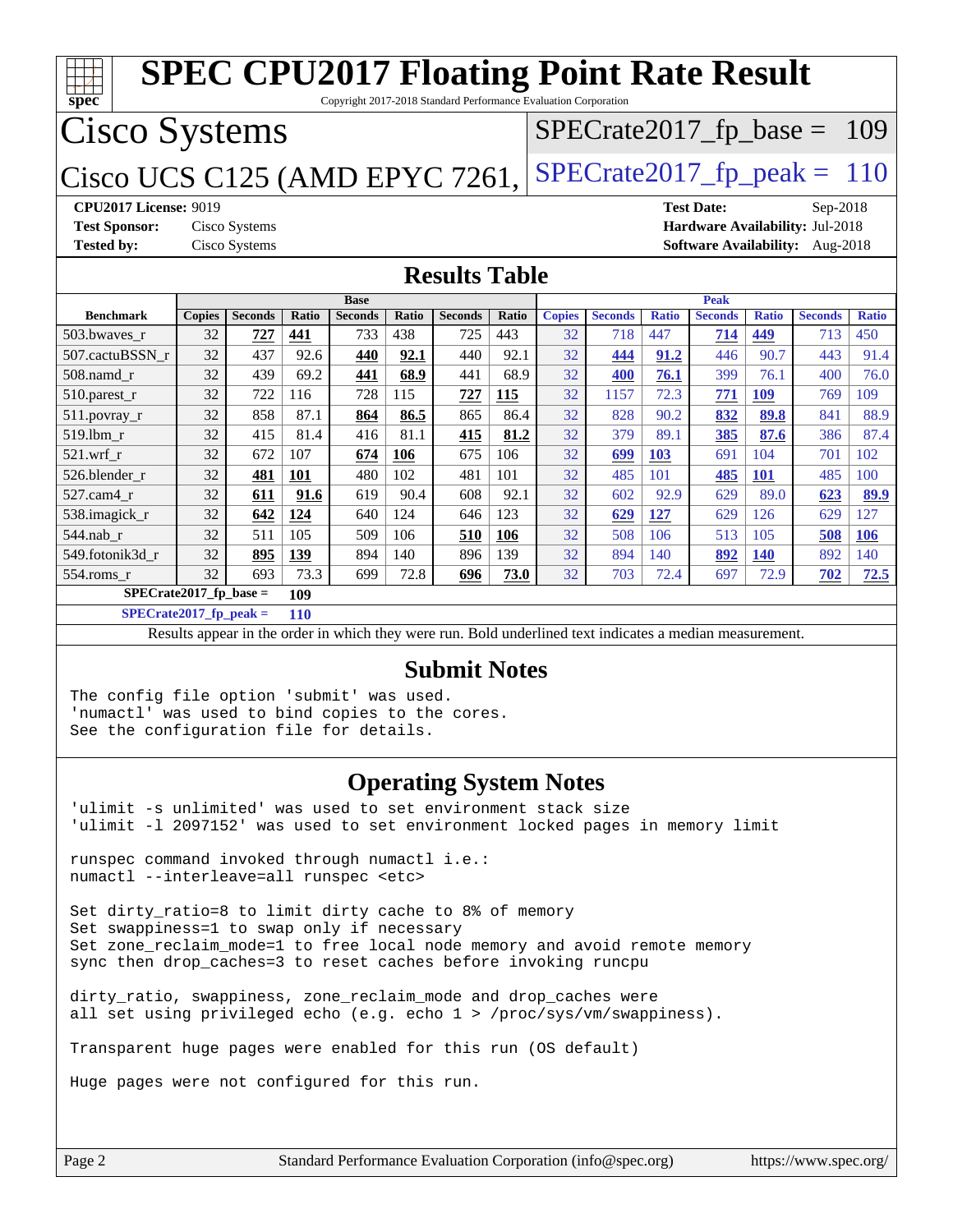| <b>SPEC CPU2017 Floating Point Rate Result</b><br>spec<br>Copyright 2017-2018 Standard Performance Evaluation Corporation                                                                                                                                                                                                                                                                                                                                                                                                                                                               |                                                                                                            |  |  |  |
|-----------------------------------------------------------------------------------------------------------------------------------------------------------------------------------------------------------------------------------------------------------------------------------------------------------------------------------------------------------------------------------------------------------------------------------------------------------------------------------------------------------------------------------------------------------------------------------------|------------------------------------------------------------------------------------------------------------|--|--|--|
| Cisco Systems                                                                                                                                                                                                                                                                                                                                                                                                                                                                                                                                                                           | $SPECrate2017_fp\_base = 109$                                                                              |  |  |  |
| Cisco UCS C125 (AMD EPYC 7261,                                                                                                                                                                                                                                                                                                                                                                                                                                                                                                                                                          | $SPECrate2017fp peak = 110$                                                                                |  |  |  |
| <b>CPU2017 License: 9019</b><br><b>Test Sponsor:</b><br>Cisco Systems<br><b>Tested by:</b><br>Cisco Systems                                                                                                                                                                                                                                                                                                                                                                                                                                                                             | <b>Test Date:</b><br>Sep-2018<br>Hardware Availability: Jul-2018<br><b>Software Availability:</b> Aug-2018 |  |  |  |
| <b>General Notes</b>                                                                                                                                                                                                                                                                                                                                                                                                                                                                                                                                                                    |                                                                                                            |  |  |  |
| Environment variables set by runcpu before the start of the run:<br>LD_LIBRARY_PATH = "/opt/cpu2017/amd1704-rate-libs-revC/64;/opt/cpu2017/amd1704-rate-libs-revC/32:"<br>$MALLOC$ $CONF = "lg_chunk:28"$                                                                                                                                                                                                                                                                                                                                                                               |                                                                                                            |  |  |  |
| The AMD64 AOCC Compiler Suite is available at<br>http://developer.amd.com/amd-aocc/                                                                                                                                                                                                                                                                                                                                                                                                                                                                                                     |                                                                                                            |  |  |  |
| Binaries were compiled on a system with 2x AMD EPYC 7601 CPU + 512GB Memory using RHEL 7.4                                                                                                                                                                                                                                                                                                                                                                                                                                                                                              |                                                                                                            |  |  |  |
| jemalloc, a general purpose malloc implementation, was obtained at<br>https://github.com/jemalloc/jemalloc/releases/download/4.5.0/jemalloc-4.5.0.tar.bz2<br>jemalloc was built with GCC v4.8.5 in RHEL v7.2 under default conditions.<br>jemalloc uses environment variable MALLOC_CONF with values narenas and lg_chunk:<br>narenas: sets the maximum number of arenas to use for automatic multiplexing<br>of threads and arenas.<br>lg_chunk: set the virtual memory chunk size (log base 2). For example,<br>$lg_{\text{c}}$ chunk: 21 sets the default chunk size to 2^21 = 2MiB. |                                                                                                            |  |  |  |
| The AOCC Gold Linker plugin was installed and used for the link stage.                                                                                                                                                                                                                                                                                                                                                                                                                                                                                                                  |                                                                                                            |  |  |  |
| The AOCC Fortran Plugin version 1.0 was used to leverage AOCC optimizers<br>with gfortran. It is available here:<br>http://developer.amd.com/amd-aocc/<br>NA: The test sponsor attests, as of date of publication, that CVE-2017-5754 (Meltdown)                                                                                                                                                                                                                                                                                                                                        |                                                                                                            |  |  |  |
| is mitigated in the system as tested and documented.<br>Yes: The test sponsor attests, as of date of publication, that CVE-2017-5753 (Spectre variant 1)<br>is mitigated in the system as tested and documented.                                                                                                                                                                                                                                                                                                                                                                        |                                                                                                            |  |  |  |
| Yes: The test sponsor attests, as of date of publication, that CVE-2017-5715 (Spectre variant 2)<br>is mitigated in the system as tested and documented.                                                                                                                                                                                                                                                                                                                                                                                                                                |                                                                                                            |  |  |  |
| <b>Platform Notes</b>                                                                                                                                                                                                                                                                                                                                                                                                                                                                                                                                                                   |                                                                                                            |  |  |  |
| BIOS Settings:<br>Performance Determinism set to Power Deterministic<br>Sysinfo program /opt/cpu2017/bin/sysinfo<br>Rev: r5797 of 2017-06-14 96c45e4568ad54c135fd618bcc091c0f<br>running on linux-7bdx Mon Oct 15 09:15:29 2018                                                                                                                                                                                                                                                                                                                                                         |                                                                                                            |  |  |  |
| SUT (System Under Test) info as seen by some common utilities.<br>For more information on this section, see<br>https://www.spec.org/cpu2017/Docs/config.html#sysinfo                                                                                                                                                                                                                                                                                                                                                                                                                    |                                                                                                            |  |  |  |
| From /proc/cpuinfo<br>model name: AMD EPYC 7261 8-Core Processor<br>"physical id"s (chips)<br>2<br>32 "processors"                                                                                                                                                                                                                                                                                                                                                                                                                                                                      |                                                                                                            |  |  |  |
| (Continued on next page)                                                                                                                                                                                                                                                                                                                                                                                                                                                                                                                                                                |                                                                                                            |  |  |  |
| Page 3<br>Standard Performance Evaluation Corporation (info@spec.org)                                                                                                                                                                                                                                                                                                                                                                                                                                                                                                                   | https://www.spec.org/                                                                                      |  |  |  |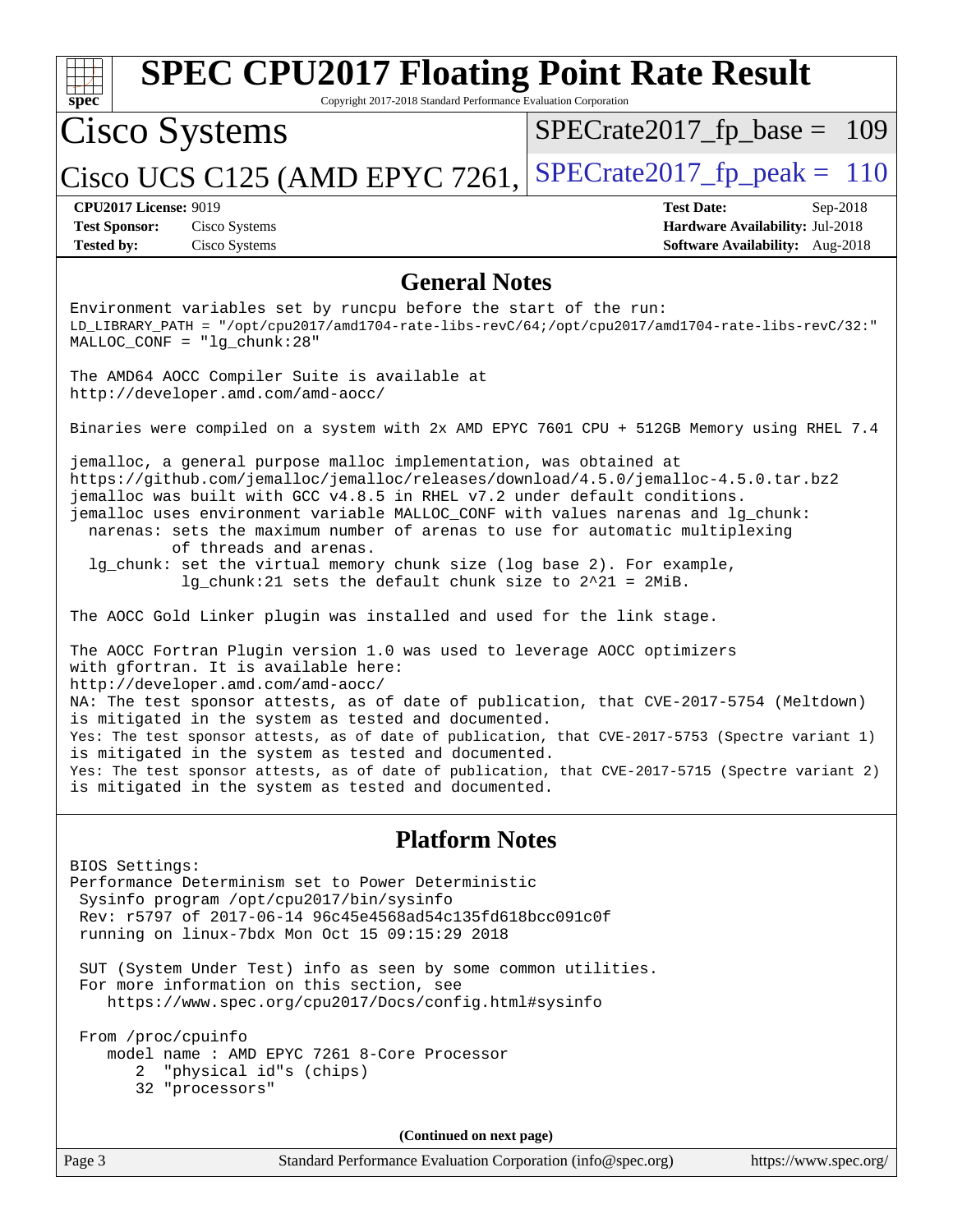|                                   |                                                                                      | <b>SPEC CPU2017 Floating Point Rate Result</b>                 |                               |                                        |  |            |  |
|-----------------------------------|--------------------------------------------------------------------------------------|----------------------------------------------------------------|-------------------------------|----------------------------------------|--|------------|--|
|                                   | spec <sup>®</sup><br>Copyright 2017-2018 Standard Performance Evaluation Corporation |                                                                |                               |                                        |  |            |  |
| Cisco Systems                     |                                                                                      |                                                                | $SPECrate2017_fp\_base = 109$ |                                        |  |            |  |
|                                   |                                                                                      | $ Cisco UCS C125 (AMD EPYC 7261,   SPECrate2017_fp_peak = 110$ |                               |                                        |  |            |  |
| <b>CPU2017 License: 9019</b>      |                                                                                      |                                                                |                               | <b>Test Date:</b>                      |  | $Sep-2018$ |  |
| <b>Test Sponsor:</b>              | Cisco Systems                                                                        |                                                                |                               | Hardware Availability: Jul-2018        |  |            |  |
| <b>Tested by:</b>                 | Cisco Systems                                                                        |                                                                |                               | <b>Software Availability:</b> Aug-2018 |  |            |  |
| <b>Platform Notes (Continued)</b> |                                                                                      |                                                                |                               |                                        |  |            |  |

|        | cpu cores : 8<br>siblings : 16<br>physical 0: cores 0 4 8 12 16 20 24 28<br>physical 1: cores 0 4 8 12 16 20 24 28                                                                                                                                                                                                                                                                                                                                                                                                                                                                                           | cores, siblings (Caution: counting these is hw and system dependent. The following<br>excerpts from /proc/cpuinfo might not be reliable. Use with caution.)                                                                                                                                                                                                                                                                                                                                                                                                                                                                                                                                                                                                                                                                                                                                                                                                                                      |                       |
|--------|--------------------------------------------------------------------------------------------------------------------------------------------------------------------------------------------------------------------------------------------------------------------------------------------------------------------------------------------------------------------------------------------------------------------------------------------------------------------------------------------------------------------------------------------------------------------------------------------------------------|--------------------------------------------------------------------------------------------------------------------------------------------------------------------------------------------------------------------------------------------------------------------------------------------------------------------------------------------------------------------------------------------------------------------------------------------------------------------------------------------------------------------------------------------------------------------------------------------------------------------------------------------------------------------------------------------------------------------------------------------------------------------------------------------------------------------------------------------------------------------------------------------------------------------------------------------------------------------------------------------------|-----------------------|
|        | From 1scpu:<br>Architecture:<br>$CPU$ op-mode(s):<br>Byte Order:<br>CPU(s):<br>On-line CPU(s) list:<br>Thread(s) per core:<br>$Core(s)$ per socket:<br>Socket(s):<br>NUMA $node(s):$<br>Vendor ID:<br>CPU family:<br>Model:<br>Model name:<br>Stepping:<br>CPU MHz:<br>$CPU$ $max$ $MHz$ :<br>CPU min MHz:<br>BogoMIPS:<br>Virtualization:<br>Lld cache:<br>Lli cache:<br>$L2$ cache:<br>L3 cache:<br>NUMA node0 CPU(s):<br>NUMA nodel CPU(s):<br>NUMA $node2$ $CPU(s):$<br>NUMA $node3$ $CPU(s):$<br>NUMA $node4$ $CPU(s):$<br>NUMA $node5$ $CPU(s):$<br>NUMA node6 CPU(s):<br>NUMA node7 CPU(s):<br>Flaqs: | x86_64<br>$32$ -bit, $64$ -bit<br>Little Endian<br>32<br>$0 - 31$<br>2<br>8<br>2<br>8<br>AuthenticAMD<br>23<br>1<br>AMD EPYC 7261 8-Core Processor<br>2<br>2500.000<br>2500.0000<br>1200.0000<br>4990.52<br>$\text{AMD-V}$<br>32K<br>64K<br>512K<br>8192K<br>0, 1, 16, 17<br>2, 3, 18, 19<br>4, 5, 20, 21<br>6, 7, 22, 23<br>8, 9, 24, 25<br>10, 11, 26, 27<br>12, 13, 28, 29<br>14, 15, 30, 31<br>fpu vme de pse tsc msr pae mce cx8 apic sep mtrr pge mca cmov<br>pat pse36 clflush mmx fxsr sse sse2 ht syscall nx mmxext fxsr_opt pdpe1gb rdtscp lm<br>constant_tsc rep_good nopl nonstop_tsc extd_apicid amd_dcm aperfmperf eagerfpu pni<br>pclmulqdq monitor ssse3 fma cx16 sse4_1 sse4_2 movbe popcnt aes xsave avx f16c<br>rdrand lahf_lm cmp_legacy svm extapic cr8_legacy abm sse4a misalignsse 3dnowprefetch<br>osvw skinit wdt tce topoext perfctr_core perfctr_nb bpext perfctr_12 mwaitx arat<br>hw_pstate ssbd ibpb retpoline retpoline_amd npt lbrv svm_lock nrip_save tsc_scale |                       |
|        |                                                                                                                                                                                                                                                                                                                                                                                                                                                                                                                                                                                                              | vmcb_clean flushbyasid decodeassists pausefilter pfthreshold vmmcall avic fsgsbase                                                                                                                                                                                                                                                                                                                                                                                                                                                                                                                                                                                                                                                                                                                                                                                                                                                                                                               |                       |
| Page 4 |                                                                                                                                                                                                                                                                                                                                                                                                                                                                                                                                                                                                              | (Continued on next page)<br>Standard Performance Evaluation Corporation (info@spec.org)                                                                                                                                                                                                                                                                                                                                                                                                                                                                                                                                                                                                                                                                                                                                                                                                                                                                                                          | https://www.spec.org/ |
|        |                                                                                                                                                                                                                                                                                                                                                                                                                                                                                                                                                                                                              |                                                                                                                                                                                                                                                                                                                                                                                                                                                                                                                                                                                                                                                                                                                                                                                                                                                                                                                                                                                                  |                       |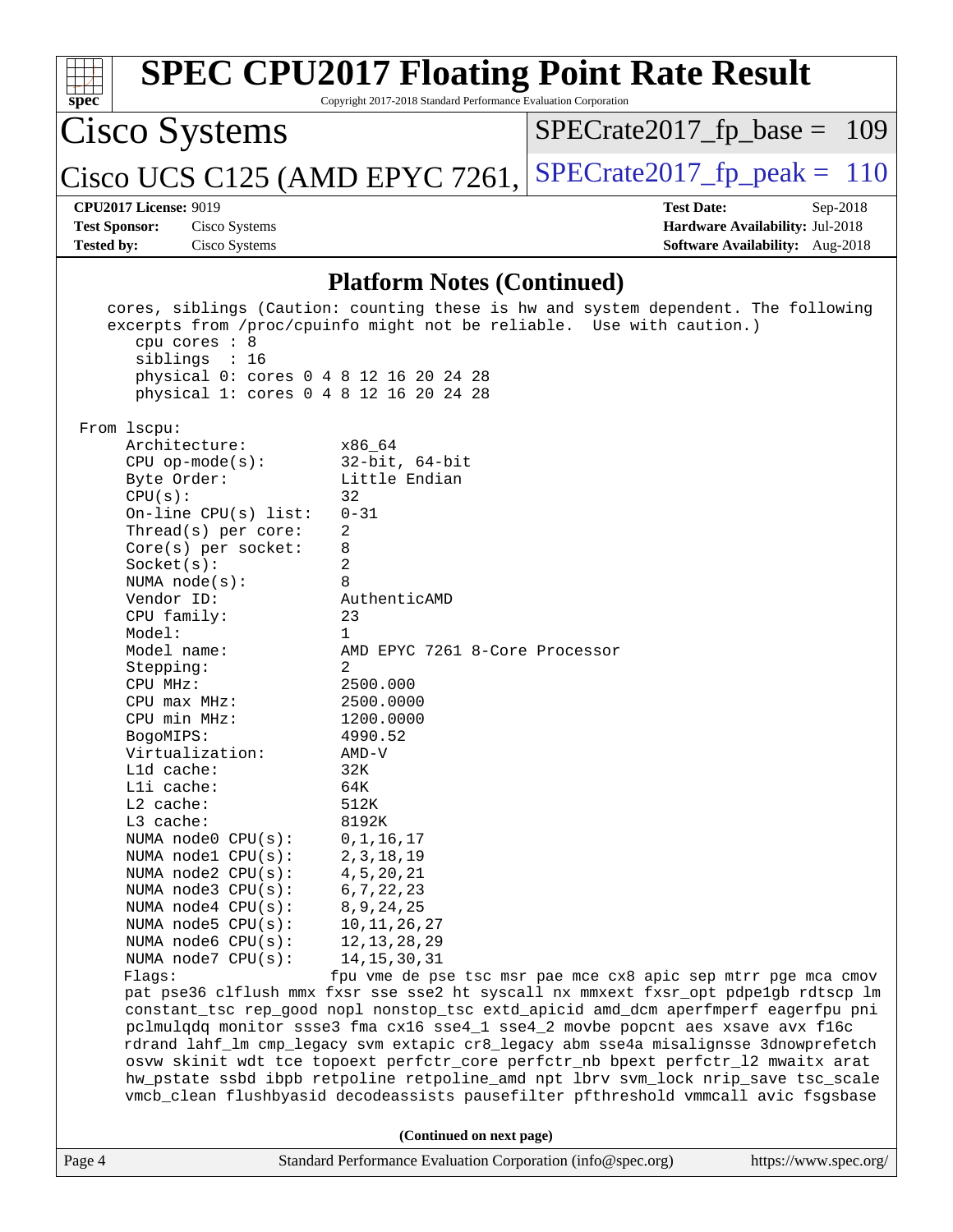| spec                                                                                                                      | <b>SPEC CPU2017 Floating Point Rate Result</b><br>Copyright 2017-2018 Standard Performance Evaluation Corporation                    |                               |                                        |            |  |  |
|---------------------------------------------------------------------------------------------------------------------------|--------------------------------------------------------------------------------------------------------------------------------------|-------------------------------|----------------------------------------|------------|--|--|
| Cisco Systems                                                                                                             |                                                                                                                                      | $SPECrate2017_fp\_base = 109$ |                                        |            |  |  |
|                                                                                                                           | Cisco UCS C125 (AMD EPYC 7261,                                                                                                       | $SPECrate2017_fp\_peak = 110$ |                                        |            |  |  |
| <b>CPU2017 License: 9019</b>                                                                                              |                                                                                                                                      |                               | <b>Test Date:</b>                      | $Sep-2018$ |  |  |
| <b>Test Sponsor:</b>                                                                                                      | Cisco Systems                                                                                                                        |                               | Hardware Availability: Jul-2018        |            |  |  |
| <b>Tested by:</b>                                                                                                         | Cisco Systems                                                                                                                        |                               | <b>Software Availability:</b> Aug-2018 |            |  |  |
| <b>Platform Notes (Continued)</b><br>bmil avx2 smep bmi2 rdseed adx smap clflushopt sha ni xsaveopt xsavec xgetbvl clzero |                                                                                                                                      |                               |                                        |            |  |  |
| irperf overflow recov succor smca                                                                                         |                                                                                                                                      |                               |                                        |            |  |  |
|                                                                                                                           | /proc/cpuinfo cache data<br>cache size $: 512$ KB                                                                                    |                               |                                        |            |  |  |
|                                                                                                                           | From numactl --hardware WARNING: a numactl 'node' might or might not correspond to a<br>physical chip.<br>$avgilahle: 8 nodes (0-7)$ |                               |                                        |            |  |  |

**(Continued on next page)**

Page 5 Standard Performance Evaluation Corporation [\(info@spec.org\)](mailto:info@spec.org) <https://www.spec.org/>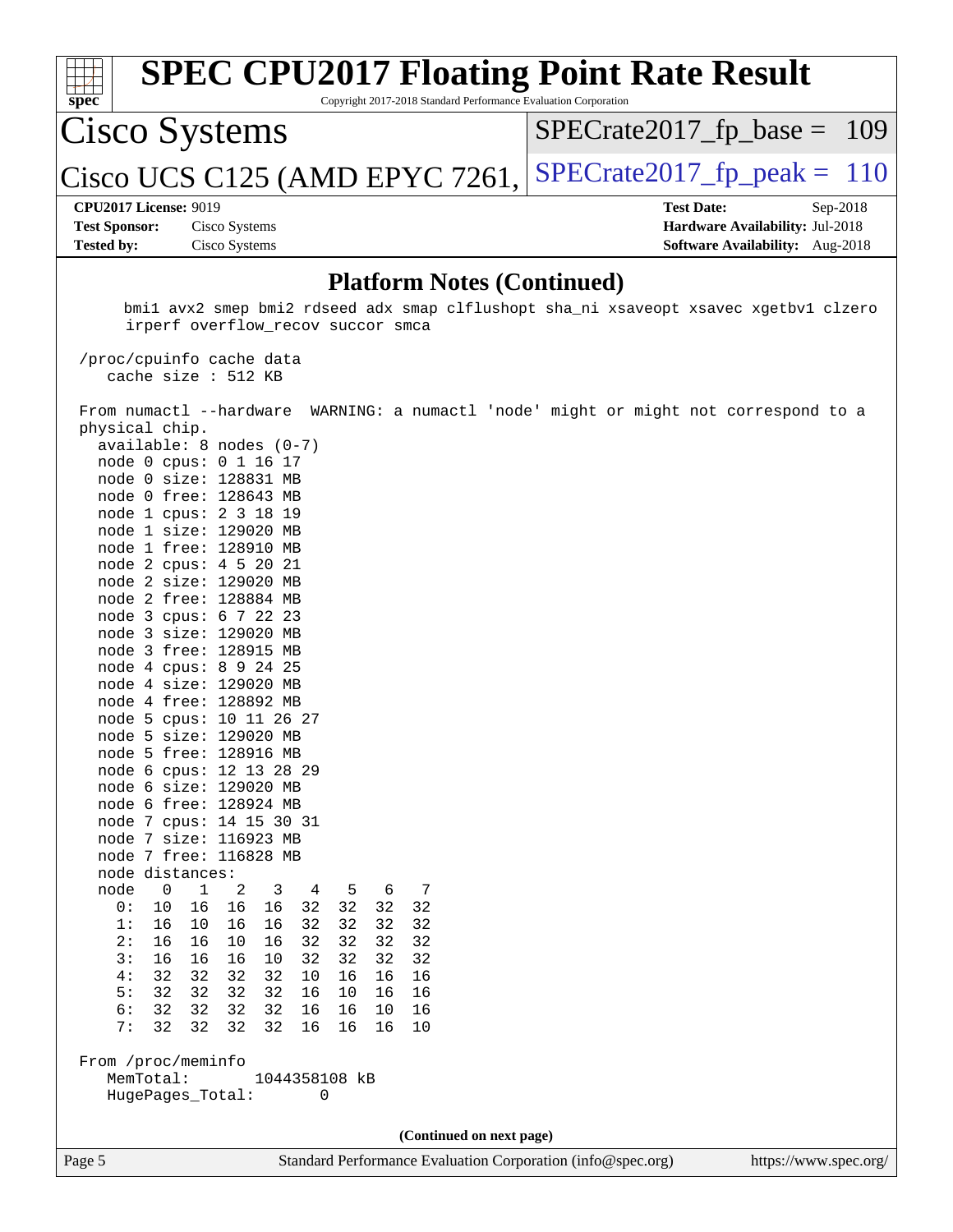| <b>SPEC CPU2017 Floating Point Rate Result</b><br>Copyright 2017-2018 Standard Performance Evaluation Corporation<br>spec <sup>®</sup>                                                                                                                                                                                                                                                                                                                                                                                                                                                                       |                                                                                                       |  |  |  |
|--------------------------------------------------------------------------------------------------------------------------------------------------------------------------------------------------------------------------------------------------------------------------------------------------------------------------------------------------------------------------------------------------------------------------------------------------------------------------------------------------------------------------------------------------------------------------------------------------------------|-------------------------------------------------------------------------------------------------------|--|--|--|
| <b>Cisco Systems</b>                                                                                                                                                                                                                                                                                                                                                                                                                                                                                                                                                                                         | $SPECrate2017_fp\_base = 109$                                                                         |  |  |  |
| Cisco UCS C125 (AMD EPYC 7261,                                                                                                                                                                                                                                                                                                                                                                                                                                                                                                                                                                               | $SPECTate2017$ _fp_peak = 110                                                                         |  |  |  |
| <b>CPU2017 License: 9019</b><br><b>Test Sponsor:</b><br>Cisco Systems<br><b>Tested by:</b><br>Cisco Systems                                                                                                                                                                                                                                                                                                                                                                                                                                                                                                  | <b>Test Date:</b><br>$Sep-2018$<br>Hardware Availability: Jul-2018<br>Software Availability: Aug-2018 |  |  |  |
|                                                                                                                                                                                                                                                                                                                                                                                                                                                                                                                                                                                                              |                                                                                                       |  |  |  |
| <b>Platform Notes (Continued)</b>                                                                                                                                                                                                                                                                                                                                                                                                                                                                                                                                                                            |                                                                                                       |  |  |  |
| Hugepagesize:<br>2048 kB                                                                                                                                                                                                                                                                                                                                                                                                                                                                                                                                                                                     |                                                                                                       |  |  |  |
| From /etc/*release* /etc/*version*<br>SuSE-release:<br>SUSE Linux Enterprise Server 12 (x86_64)<br>$VERSION = 12$<br>$PATCHLEVEL = 3$<br># This file is deprecated and will be removed in a future service pack or release.<br># Please check /etc/os-release for details about this release.<br>os-release:<br>NAME="SLES"<br>$VERSION = "12-SP3"$<br>VERSION_ID="12.3"<br>PRETTY_NAME="SUSE Linux Enterprise Server 12 SP3"<br>ID="sles"<br>ANSI COLOR="0;32"<br>CPE_NAME="cpe:/o:suse:sles:12:sp3"<br>uname $-a$ :<br>Linux linux-7bdx 4.4.143-94.47-default #1 SMP Thu Aug 9 12:47:15 UTC 2018 (6bff971) |                                                                                                       |  |  |  |
| x86_64 x86_64 x86_64 GNU/Linux<br>run-level 3 Dec 31 16:02                                                                                                                                                                                                                                                                                                                                                                                                                                                                                                                                                   |                                                                                                       |  |  |  |
| SPEC is set to: /opt/cpu2017<br>Filesystem<br>Type Size Used Avail Use% Mounted on<br>xfs 450G 20G 431G 5% /<br>/dev/sda3                                                                                                                                                                                                                                                                                                                                                                                                                                                                                    |                                                                                                       |  |  |  |
| Additional information from dmidecode follows. WARNING: Use caution when you interpret<br>this section. The 'dmidecode' program reads system data which is "intended to allow<br>hardware to be accurately determined", but the intent may not be met, as there are<br>frequent changes to hardware, firmware, and the "DMTF SMBIOS" standard.<br>BIOS Cisco Systems, Inc. C125.4.0.0.15.0504180159 05/04/2018<br>Memory:<br>16x 0xCE00 M386A8K40BM2-CTD 64 GB 4 rank 2667                                                                                                                                   |                                                                                                       |  |  |  |
| (End of data from sysinfo program)                                                                                                                                                                                                                                                                                                                                                                                                                                                                                                                                                                           |                                                                                                       |  |  |  |
| <b>Compiler Version Notes</b>                                                                                                                                                                                                                                                                                                                                                                                                                                                                                                                                                                                |                                                                                                       |  |  |  |
| CC 519.1bm_r(base, peak) 538.imagick_r(base, peak) 544.nab_r(base, peak)                                                                                                                                                                                                                                                                                                                                                                                                                                                                                                                                     |                                                                                                       |  |  |  |
| AOCC.LLVM.4.0.0.B35.2017_04_26 clang version 4.0.0 (CLANG:) (based on LLVM<br>AOCC.LLVM.4.0.0.B35.2017 04 26)<br>Target: x86_64-unknown-linux-gnu                                                                                                                                                                                                                                                                                                                                                                                                                                                            |                                                                                                       |  |  |  |
| (Continued on next page)                                                                                                                                                                                                                                                                                                                                                                                                                                                                                                                                                                                     |                                                                                                       |  |  |  |
| Standard Performance Evaluation Corporation (info@spec.org)<br>Page 6                                                                                                                                                                                                                                                                                                                                                                                                                                                                                                                                        | https://www.spec.org/                                                                                 |  |  |  |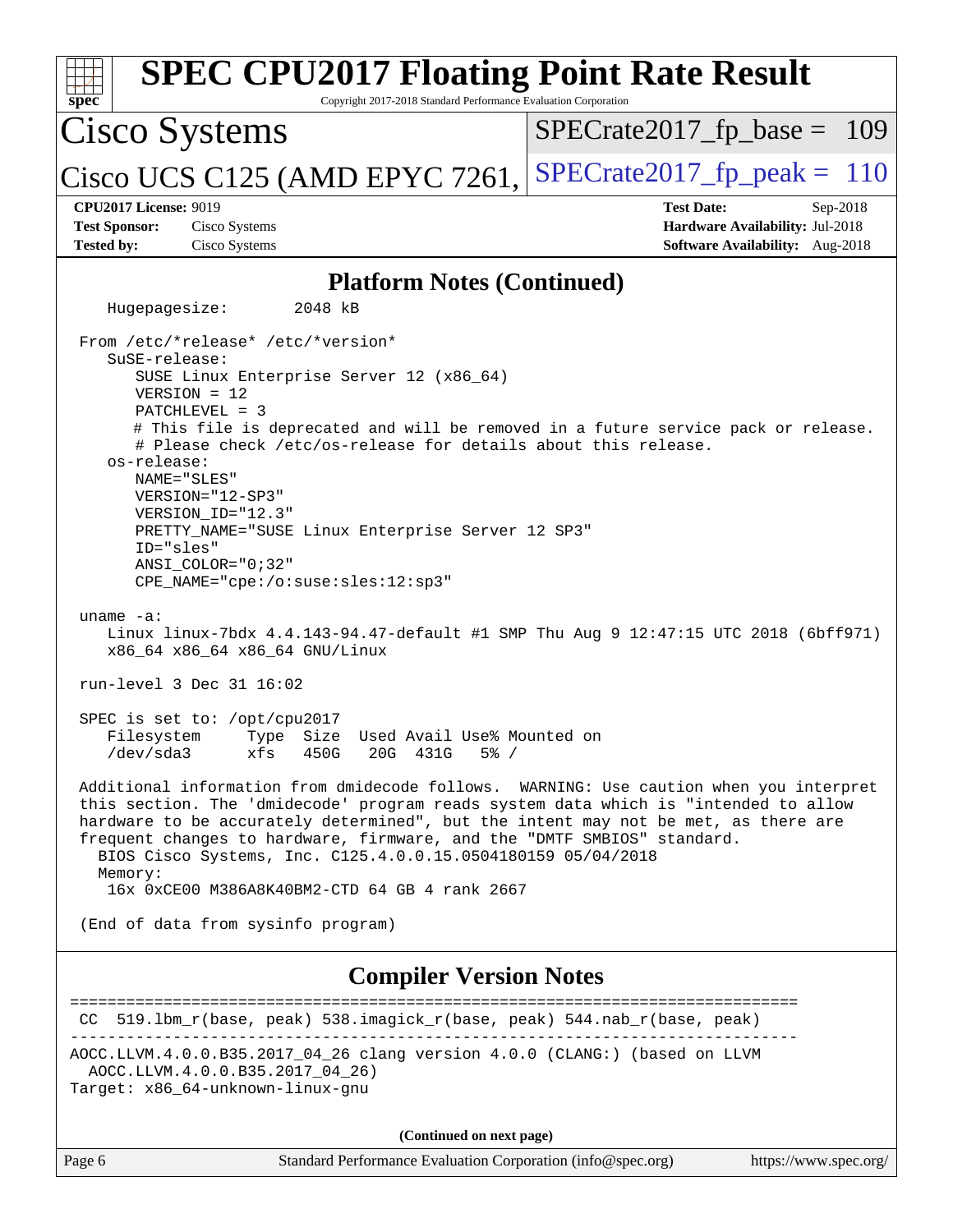| <b>SPEC CPU2017 Floating Point Rate Result</b><br>spec<br>Copyright 2017-2018 Standard Performance Evaluation Corporation                                                                                                                                                                                                                                                                                                                                                                                      |                                                                                                     |
|----------------------------------------------------------------------------------------------------------------------------------------------------------------------------------------------------------------------------------------------------------------------------------------------------------------------------------------------------------------------------------------------------------------------------------------------------------------------------------------------------------------|-----------------------------------------------------------------------------------------------------|
| Cisco Systems                                                                                                                                                                                                                                                                                                                                                                                                                                                                                                  | $SPECrate2017_fp\_base = 109$                                                                       |
| Cisco UCS C125 (AMD EPYC 7261,                                                                                                                                                                                                                                                                                                                                                                                                                                                                                 | $SPECrate2017fp peak = 110$                                                                         |
| <b>CPU2017 License: 9019</b><br><b>Test Sponsor:</b><br>Cisco Systems<br><b>Tested by:</b><br>Cisco Systems                                                                                                                                                                                                                                                                                                                                                                                                    | <b>Test Date:</b><br>Sep-2018<br>Hardware Availability: Jul-2018<br>Software Availability: Aug-2018 |
| <b>Compiler Version Notes (Continued)</b>                                                                                                                                                                                                                                                                                                                                                                                                                                                                      |                                                                                                     |
| Thread model: posix<br>InstalledDir: /root/work/compilers/AOCC-1.0-Compiler/bin                                                                                                                                                                                                                                                                                                                                                                                                                                |                                                                                                     |
| CXXC $508.namd_r(base, peak) 510.parest_r(base, peak)$                                                                                                                                                                                                                                                                                                                                                                                                                                                         |                                                                                                     |
| AOCC.LLVM.4.0.0.B35.2017_04_26 clang version 4.0.0 (CLANG:) (based on LLVM<br>AOCC.LLVM.4.0.0.B35.2017 04 26)<br>Target: x86_64-unknown-linux-gnu<br>Thread model: posix<br>InstalledDir: /root/work/compilers/AOCC-1.0-Compiler/bin                                                                                                                                                                                                                                                                           |                                                                                                     |
| CC 511.povray_r(base, peak) 526.blender_r(base, peak)                                                                                                                                                                                                                                                                                                                                                                                                                                                          |                                                                                                     |
| AOCC.LLVM.4.0.0.B35.2017_04_26 clang version 4.0.0 (CLANG:) (based on LLVM<br>AOCC.LLVM.4.0.0.B35.2017_04_26)<br>Target: x86_64-unknown-linux-gnu<br>Thread model: posix<br>InstalledDir: /root/work/compilers/AOCC-1.0-Compiler/bin<br>AOCC.LLVM.4.0.0.B35.2017_04_26 clang version 4.0.0 (CLANG:) (based on LLVM<br>AOCC.LLVM.4.0.0.B35.2017 04 26)<br>Target: x86_64-unknown-linux-gnu<br>Thread model: posix<br>InstalledDir: /root/work/compilers/AOCC-1.0-Compiler/bin                                   |                                                                                                     |
|                                                                                                                                                                                                                                                                                                                                                                                                                                                                                                                |                                                                                                     |
| FC 507.cactuBSSN_r(base, peak)<br>AOCC.LLVM.4.0.0.B35.2017_04_26 clang version 4.0.0 (CLANG:) (based on LLVM<br>AOCC.LLVM.4.0.0.B35.2017 04 26)<br>Target: x86 64-unknown-linux-qnu<br>Thread model: posix<br>InstalledDir: /root/work/compilers/AOCC-1.0-Compiler/bin<br>AOCC.LLVM.4.0.0.B35.2017_04_26 clang version 4.0.0 (CLANG:) (based on LLVM<br>AOCC.LLVM.4.0.0.B35.2017_04_26)<br>Target: x86_64-unknown-linux-gnu<br>Thread model: posix<br>InstalledDir: /root/work/compilers/AOCC-1.0-Compiler/bin |                                                                                                     |
| GNU Fortran (GCC) 4.8.2<br>Copyright (C) 2013 Free Software Foundation, Inc.<br>GNU Fortran comes with NO WARRANTY, to the extent permitted by law.<br>You may redistribute copies of GNU Fortran<br>under the terms of the GNU General Public License.                                                                                                                                                                                                                                                        |                                                                                                     |
| (Continued on next page)                                                                                                                                                                                                                                                                                                                                                                                                                                                                                       |                                                                                                     |
| Standard Performance Evaluation Corporation (info@spec.org)<br>Page 7                                                                                                                                                                                                                                                                                                                                                                                                                                          | https://www.spec.org/                                                                               |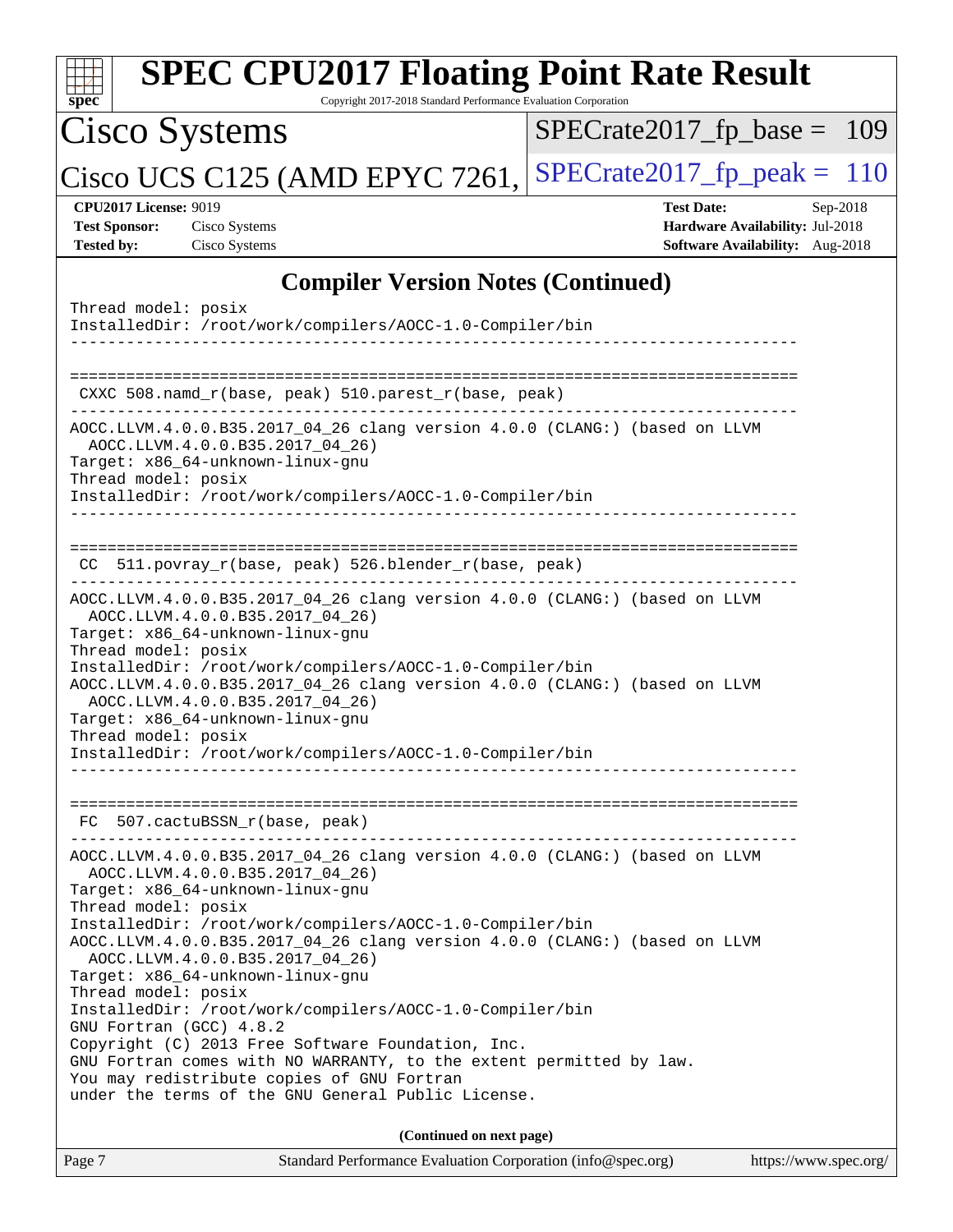| spec <sup>®</sup>                                                                                                                                                                                                                                       | <b>SPEC CPU2017 Floating Point Rate Result</b><br>Copyright 2017-2018 Standard Performance Evaluation Corporation                                                                     |                                                                                                                     |  |  |  |  |
|---------------------------------------------------------------------------------------------------------------------------------------------------------------------------------------------------------------------------------------------------------|---------------------------------------------------------------------------------------------------------------------------------------------------------------------------------------|---------------------------------------------------------------------------------------------------------------------|--|--|--|--|
|                                                                                                                                                                                                                                                         | <b>Cisco Systems</b>                                                                                                                                                                  | $SPECrate2017_fp\_base = 109$                                                                                       |  |  |  |  |
|                                                                                                                                                                                                                                                         | Cisco UCS C125 (AMD EPYC 7261,                                                                                                                                                        | $SPECrate2017_fp\_peak = 110$                                                                                       |  |  |  |  |
| <b>Test Sponsor:</b><br><b>Tested by:</b>                                                                                                                                                                                                               | <b>CPU2017 License: 9019</b><br>Cisco Systems<br>Cisco Systems                                                                                                                        | <b>Test Date:</b><br>$Sep-2018$<br><b>Hardware Availability: Jul-2018</b><br><b>Software Availability:</b> Aug-2018 |  |  |  |  |
|                                                                                                                                                                                                                                                         | <b>Compiler Version Notes (Continued)</b>                                                                                                                                             |                                                                                                                     |  |  |  |  |
|                                                                                                                                                                                                                                                         | For more information about these matters, see the file named COPYING                                                                                                                  |                                                                                                                     |  |  |  |  |
| FC.                                                                                                                                                                                                                                                     | 503.bwaves_r(base, peak) 549.fotonik3d_r(base, peak) 554.roms_r(base,<br>peak)                                                                                                        |                                                                                                                     |  |  |  |  |
| GNU Fortran (GCC) 4.8.2<br>Copyright (C) 2013 Free Software Foundation, Inc.<br>GNU Fortran comes with NO WARRANTY, to the extent permitted by law.<br>You may redistribute copies of GNU Fortran<br>under the terms of the GNU General Public License. |                                                                                                                                                                                       |                                                                                                                     |  |  |  |  |
|                                                                                                                                                                                                                                                         | For more information about these matters, see the file named COPYING                                                                                                                  |                                                                                                                     |  |  |  |  |
|                                                                                                                                                                                                                                                         | CC 521.wrf_r(base, peak) 527.cam4_r(base, peak)                                                                                                                                       |                                                                                                                     |  |  |  |  |
|                                                                                                                                                                                                                                                         | GNU Fortran (GCC) 4.8.2<br>Copyright (C) 2013 Free Software Foundation, Inc.                                                                                                          |                                                                                                                     |  |  |  |  |
|                                                                                                                                                                                                                                                         | GNU Fortran comes with NO WARRANTY, to the extent permitted by law.<br>You may redistribute copies of GNU Fortran<br>under the terms of the GNU General Public License.               |                                                                                                                     |  |  |  |  |
|                                                                                                                                                                                                                                                         | For more information about these matters, see the file named COPYING<br>AOCC.LLVM.4.0.0.B35.2017_04_26 clang version 4.0.0 (CLANG:) (based on LLVM<br>AOCC.LLVM.4.0.0.B35.2017_04_26) |                                                                                                                     |  |  |  |  |
| Target: x86_64-unknown-linux-gnu<br>Thread model: posix<br>InstalledDir: /root/work/compilers/AOCC-1.0-Compiler/bin                                                                                                                                     |                                                                                                                                                                                       |                                                                                                                     |  |  |  |  |
|                                                                                                                                                                                                                                                         | <b>Base Compiler Invocation</b>                                                                                                                                                       |                                                                                                                     |  |  |  |  |
| C benchmarks:<br>clang                                                                                                                                                                                                                                  |                                                                                                                                                                                       |                                                                                                                     |  |  |  |  |
| $clanq++$                                                                                                                                                                                                                                               | $C_{++}$ benchmarks:                                                                                                                                                                  |                                                                                                                     |  |  |  |  |
|                                                                                                                                                                                                                                                         | Fortran benchmarks:<br>clang gfortran                                                                                                                                                 |                                                                                                                     |  |  |  |  |
|                                                                                                                                                                                                                                                         | Benchmarks using both Fortran and C:<br>clang gfortran                                                                                                                                |                                                                                                                     |  |  |  |  |

**(Continued on next page)**

Page 8 Standard Performance Evaluation Corporation [\(info@spec.org\)](mailto:info@spec.org) <https://www.spec.org/>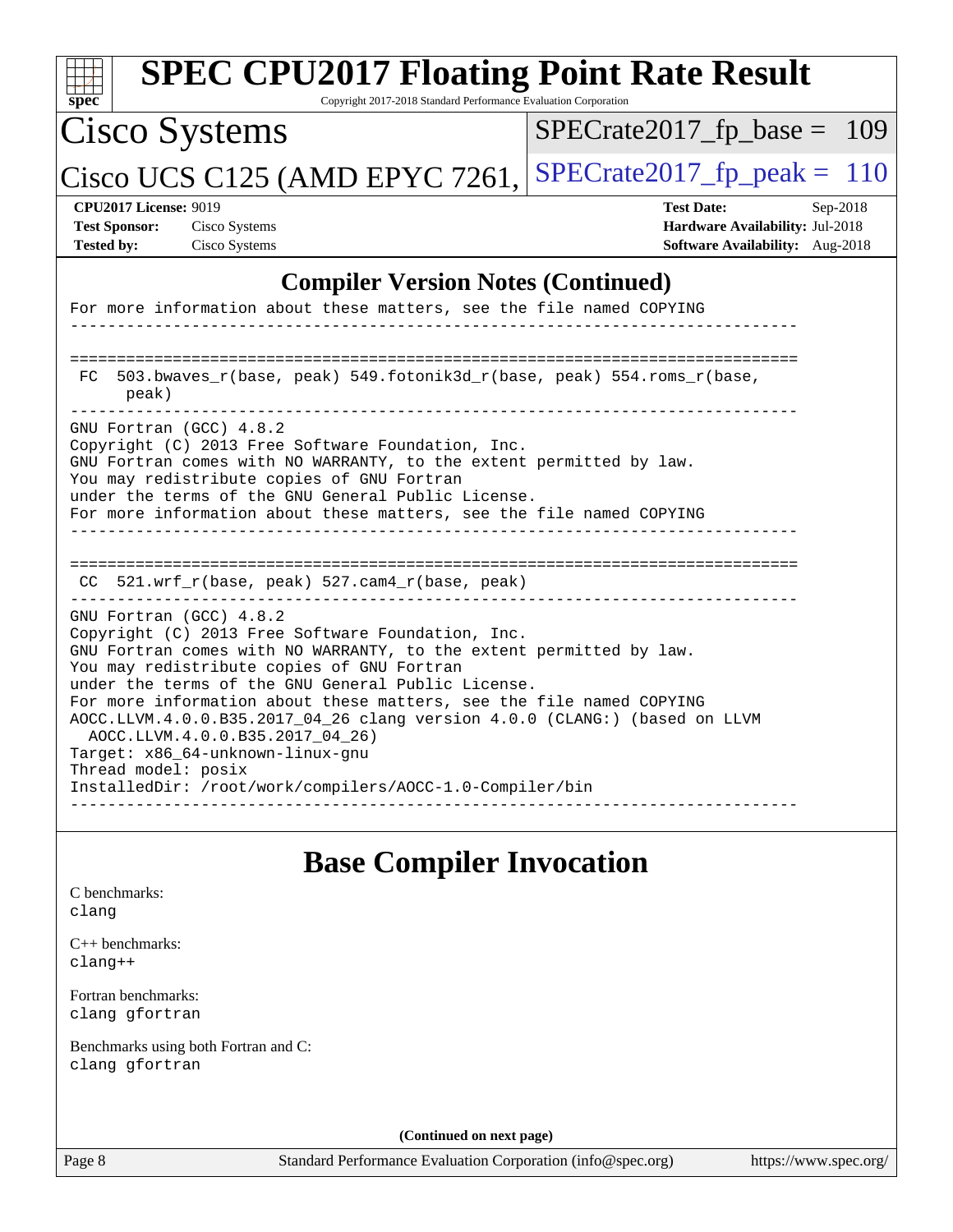

**[CPU2017 License:](http://www.spec.org/auto/cpu2017/Docs/result-fields.html#CPU2017License)** 9019 **[Test Date:](http://www.spec.org/auto/cpu2017/Docs/result-fields.html#TestDate)** Sep-2018 **[Test Sponsor:](http://www.spec.org/auto/cpu2017/Docs/result-fields.html#TestSponsor)** Cisco Systems **[Hardware Availability:](http://www.spec.org/auto/cpu2017/Docs/result-fields.html#HardwareAvailability)** Jul-2018 **[Tested by:](http://www.spec.org/auto/cpu2017/Docs/result-fields.html#Testedby)** Cisco Systems **[Software Availability:](http://www.spec.org/auto/cpu2017/Docs/result-fields.html#SoftwareAvailability)** Aug-2018

## **[Base Compiler Invocation \(Continued\)](http://www.spec.org/auto/cpu2017/Docs/result-fields.html#BaseCompilerInvocation)**

[Benchmarks using both C and C++](http://www.spec.org/auto/cpu2017/Docs/result-fields.html#BenchmarksusingbothCandCXX): [clang++](http://www.spec.org/cpu2017/results/res2018q4/cpu2017-20181016-09253.flags.html#user_CC_CXXbase_Fclang3_57a48582e5be507d19b2527b3e7d4f85d9b8669ffc9a8a0dbb9bcf949a918a58bbab411e0c4d14a3922022a3e425a90db94042683824c1806feff4324ca1000d) [clang](http://www.spec.org/cpu2017/results/res2018q4/cpu2017-20181016-09253.flags.html#user_CC_CXXbase_Fclang3)

[Benchmarks using Fortran, C, and C++:](http://www.spec.org/auto/cpu2017/Docs/result-fields.html#BenchmarksusingFortranCandCXX) [clang++](http://www.spec.org/cpu2017/results/res2018q4/cpu2017-20181016-09253.flags.html#user_CC_CXX_FCbase_Fclang3_57a48582e5be507d19b2527b3e7d4f85d9b8669ffc9a8a0dbb9bcf949a918a58bbab411e0c4d14a3922022a3e425a90db94042683824c1806feff4324ca1000d) [clang](http://www.spec.org/cpu2017/results/res2018q4/cpu2017-20181016-09253.flags.html#user_CC_CXX_FCbase_Fclang3) [gfortran](http://www.spec.org/cpu2017/results/res2018q4/cpu2017-20181016-09253.flags.html#user_CC_CXX_FCbase_Fgfortran_128c91a56d61ddb07404721e65b8f9498c31a443dacbd3b7f212891090eca86e2d099b520f75b99e9e8ac4fdec01f4d15f0b65e47123ec4c42b0759045731a1f)

**[Base Portability Flags](http://www.spec.org/auto/cpu2017/Docs/result-fields.html#BasePortabilityFlags)**

 503.bwaves\_r: [-DSPEC\\_LP64](http://www.spec.org/cpu2017/results/res2018q4/cpu2017-20181016-09253.flags.html#suite_baseEXTRA_PORTABILITY503_bwaves_r_DSPEC_LP64) 507.cactuBSSN\_r: [-DSPEC\\_LP64](http://www.spec.org/cpu2017/results/res2018q4/cpu2017-20181016-09253.flags.html#suite_baseEXTRA_PORTABILITY507_cactuBSSN_r_DSPEC_LP64) 508.namd\_r: [-DSPEC\\_LP64](http://www.spec.org/cpu2017/results/res2018q4/cpu2017-20181016-09253.flags.html#suite_baseEXTRA_PORTABILITY508_namd_r_DSPEC_LP64) 510.parest\_r: [-DSPEC\\_LP64](http://www.spec.org/cpu2017/results/res2018q4/cpu2017-20181016-09253.flags.html#suite_baseEXTRA_PORTABILITY510_parest_r_DSPEC_LP64) 511.povray\_r: [-DSPEC\\_LP64](http://www.spec.org/cpu2017/results/res2018q4/cpu2017-20181016-09253.flags.html#suite_baseEXTRA_PORTABILITY511_povray_r_DSPEC_LP64) 519.lbm\_r: [-DSPEC\\_LP64](http://www.spec.org/cpu2017/results/res2018q4/cpu2017-20181016-09253.flags.html#suite_baseEXTRA_PORTABILITY519_lbm_r_DSPEC_LP64) 521.wrf\_r: [-DSPEC\\_CASE\\_FLAG](http://www.spec.org/cpu2017/results/res2018q4/cpu2017-20181016-09253.flags.html#b521.wrf_r_baseCPORTABILITY_DSPEC_CASE_FLAG) [-fconvert=big-endian](http://www.spec.org/cpu2017/results/res2018q4/cpu2017-20181016-09253.flags.html#user_baseFPORTABILITY521_wrf_r_F-fconvert) [-DSPEC\\_LP64](http://www.spec.org/cpu2017/results/res2018q4/cpu2017-20181016-09253.flags.html#suite_baseEXTRA_PORTABILITY521_wrf_r_DSPEC_LP64) 526.blender\_r: [-funsigned-char](http://www.spec.org/cpu2017/results/res2018q4/cpu2017-20181016-09253.flags.html#user_baseCPORTABILITY526_blender_r_F-funsigned-char) [-D\\_\\_BOOL\\_DEFINED](http://www.spec.org/cpu2017/results/res2018q4/cpu2017-20181016-09253.flags.html#b526.blender_r_baseCXXPORTABILITY_D__BOOL_DEFINED) [-DSPEC\\_LP64](http://www.spec.org/cpu2017/results/res2018q4/cpu2017-20181016-09253.flags.html#suite_baseEXTRA_PORTABILITY526_blender_r_DSPEC_LP64) 527.cam4\_r: [-DSPEC\\_CASE\\_FLAG](http://www.spec.org/cpu2017/results/res2018q4/cpu2017-20181016-09253.flags.html#b527.cam4_r_basePORTABILITY_DSPEC_CASE_FLAG) [-DSPEC\\_LP64](http://www.spec.org/cpu2017/results/res2018q4/cpu2017-20181016-09253.flags.html#suite_baseEXTRA_PORTABILITY527_cam4_r_DSPEC_LP64) 538.imagick\_r: [-DSPEC\\_LP64](http://www.spec.org/cpu2017/results/res2018q4/cpu2017-20181016-09253.flags.html#suite_baseEXTRA_PORTABILITY538_imagick_r_DSPEC_LP64) 544.nab\_r: [-DSPEC\\_LP64](http://www.spec.org/cpu2017/results/res2018q4/cpu2017-20181016-09253.flags.html#suite_baseEXTRA_PORTABILITY544_nab_r_DSPEC_LP64) 549.fotonik3d\_r: [-DSPEC\\_LP64](http://www.spec.org/cpu2017/results/res2018q4/cpu2017-20181016-09253.flags.html#suite_baseEXTRA_PORTABILITY549_fotonik3d_r_DSPEC_LP64) 554.roms\_r: [-DSPEC\\_LP64](http://www.spec.org/cpu2017/results/res2018q4/cpu2017-20181016-09253.flags.html#suite_baseEXTRA_PORTABILITY554_roms_r_DSPEC_LP64)

## **[Base Optimization Flags](http://www.spec.org/auto/cpu2017/Docs/result-fields.html#BaseOptimizationFlags)**

[C benchmarks](http://www.spec.org/auto/cpu2017/Docs/result-fields.html#Cbenchmarks):

[-flto](http://www.spec.org/cpu2017/results/res2018q4/cpu2017-20181016-09253.flags.html#user_CCbase_F-flto) [-Wl,](http://www.spec.org/cpu2017/results/res2018q4/cpu2017-20181016-09253.flags.html#user_CCbase_F-Wl_5f669859b7c1a0295edc4f5fd536c381023f180a987810cb5cfa1d9467a27ac14b13770b9732d7618b24fc778f3dfdf68b65521d505fc870281e0142944925a0) [-plugin-opt=](http://www.spec.org/cpu2017/results/res2018q4/cpu2017-20181016-09253.flags.html#user_CCbase_F-plugin-opt_772899571bb6157e4b8feeb3276e6c06dec41c1bbb0aa637c8700742a4baaf7e7b56061e32ae2365a76a44d8c448177ca3ee066cdf7537598ff772fc461942c2) [-merge-constant](http://www.spec.org/cpu2017/results/res2018q4/cpu2017-20181016-09253.flags.html#user_CCbase_F-merge-constant_bdb3ec75d21d5cf0ab1961ebe7105d0ea3b0c6d89a312cf7efc1d107e6c56c92c36b5d564d0702d1e2526f6b92f188b4413eb5a54b1f9e4a41f5a9bfc0233b92) [-lsr-in-nested-loop](http://www.spec.org/cpu2017/results/res2018q4/cpu2017-20181016-09253.flags.html#user_CCbase_F-lsr-in-nested-loop) [-disable-vect-cmp](http://www.spec.org/cpu2017/results/res2018q4/cpu2017-20181016-09253.flags.html#user_CCbase_F-disable-vect-cmp) [-O3](http://www.spec.org/cpu2017/results/res2018q4/cpu2017-20181016-09253.flags.html#user_CCbase_F-O3) [-ffast-math](http://www.spec.org/cpu2017/results/res2018q4/cpu2017-20181016-09253.flags.html#user_CCbase_F-aocc-ffast-math_78dd175de6534c2005829757b9b0f2878e57b067cce6f7c443b2250ac68890960e2e1b320ca04b81ff7c62c6f87870ed05f06baf7875eea2990d38e3b73c71f1) [-march=znver1](http://www.spec.org/cpu2017/results/res2018q4/cpu2017-20181016-09253.flags.html#user_CCbase_F-march) [-fstruct-layout=2](http://www.spec.org/cpu2017/results/res2018q4/cpu2017-20181016-09253.flags.html#user_CCbase_F-fstruct-layout_a05ec02e17cdf7fe0c3950a6b005251b2b1e5e67af2b5298cf72714730c3d59ba290e75546b10aa22dac074c15ceaca36ae22c62cb51bcb2fbdc9dc4e7e222c4) [-mllvm](http://www.spec.org/cpu2017/results/res2018q4/cpu2017-20181016-09253.flags.html#user_CCbase_F-mllvm_76e3f86ef8d8cc4dfa84cec42d531db351fee284f72cd5d644b5bdbef9c2604296512be6a431d9e19d0523544399ea9dd745afc2fff755a0705d428460dc659e) [-unroll-threshold=100](http://www.spec.org/cpu2017/results/res2018q4/cpu2017-20181016-09253.flags.html#user_CCbase_F-unroll-threshold) [-fremap-arrays](http://www.spec.org/cpu2017/results/res2018q4/cpu2017-20181016-09253.flags.html#user_CCbase_F-fremap-arrays) [-mno-avx2](http://www.spec.org/cpu2017/results/res2018q4/cpu2017-20181016-09253.flags.html#user_CCbase_F-mno-avx2) [-inline-threshold=1000](http://www.spec.org/cpu2017/results/res2018q4/cpu2017-20181016-09253.flags.html#user_CCbase_F-inline-threshold_1daf3e0321a7a0c1ea19068c818f3f119b1e5dfc986cc791557791f4b93536c1546ba0c8585f62303269f504aa232e0ca278e8489928152e32e0752215741730) [-z muldefs](http://www.spec.org/cpu2017/results/res2018q4/cpu2017-20181016-09253.flags.html#user_CCbase_F-z) [-ljemalloc](http://www.spec.org/cpu2017/results/res2018q4/cpu2017-20181016-09253.flags.html#user_CCbase_F-ljemalloc)

[C++ benchmarks:](http://www.spec.org/auto/cpu2017/Docs/result-fields.html#CXXbenchmarks)

[-flto](http://www.spec.org/cpu2017/results/res2018q4/cpu2017-20181016-09253.flags.html#user_CXXbase_F-flto) [-Wl,](http://www.spec.org/cpu2017/results/res2018q4/cpu2017-20181016-09253.flags.html#user_CXXbase_F-Wl_5f669859b7c1a0295edc4f5fd536c381023f180a987810cb5cfa1d9467a27ac14b13770b9732d7618b24fc778f3dfdf68b65521d505fc870281e0142944925a0) [-plugin-opt=](http://www.spec.org/cpu2017/results/res2018q4/cpu2017-20181016-09253.flags.html#user_CXXbase_F-plugin-opt_772899571bb6157e4b8feeb3276e6c06dec41c1bbb0aa637c8700742a4baaf7e7b56061e32ae2365a76a44d8c448177ca3ee066cdf7537598ff772fc461942c2) [-merge-constant](http://www.spec.org/cpu2017/results/res2018q4/cpu2017-20181016-09253.flags.html#user_CXXbase_F-merge-constant_bdb3ec75d21d5cf0ab1961ebe7105d0ea3b0c6d89a312cf7efc1d107e6c56c92c36b5d564d0702d1e2526f6b92f188b4413eb5a54b1f9e4a41f5a9bfc0233b92) [-lsr-in-nested-loop](http://www.spec.org/cpu2017/results/res2018q4/cpu2017-20181016-09253.flags.html#user_CXXbase_F-lsr-in-nested-loop) [-disable-vect-cmp](http://www.spec.org/cpu2017/results/res2018q4/cpu2017-20181016-09253.flags.html#user_CXXbase_F-disable-vect-cmp) [-O3](http://www.spec.org/cpu2017/results/res2018q4/cpu2017-20181016-09253.flags.html#user_CXXbase_F-O3) [-march=znver1](http://www.spec.org/cpu2017/results/res2018q4/cpu2017-20181016-09253.flags.html#user_CXXbase_F-march) [-mllvm](http://www.spec.org/cpu2017/results/res2018q4/cpu2017-20181016-09253.flags.html#user_CXXbase_F-mllvm_76e3f86ef8d8cc4dfa84cec42d531db351fee284f72cd5d644b5bdbef9c2604296512be6a431d9e19d0523544399ea9dd745afc2fff755a0705d428460dc659e) [-unroll-threshold=100](http://www.spec.org/cpu2017/results/res2018q4/cpu2017-20181016-09253.flags.html#user_CXXbase_F-unroll-threshold) [-finline-aggressive](http://www.spec.org/cpu2017/results/res2018q4/cpu2017-20181016-09253.flags.html#user_CXXbase_F-finline-aggressive) [-fremap-arrays](http://www.spec.org/cpu2017/results/res2018q4/cpu2017-20181016-09253.flags.html#user_CXXbase_F-fremap-arrays) [-inline-threshold=1000](http://www.spec.org/cpu2017/results/res2018q4/cpu2017-20181016-09253.flags.html#user_CXXbase_F-inline-threshold_1daf3e0321a7a0c1ea19068c818f3f119b1e5dfc986cc791557791f4b93536c1546ba0c8585f62303269f504aa232e0ca278e8489928152e32e0752215741730) [-z muldefs](http://www.spec.org/cpu2017/results/res2018q4/cpu2017-20181016-09253.flags.html#user_CXXbase_F-z) [-ljemalloc](http://www.spec.org/cpu2017/results/res2018q4/cpu2017-20181016-09253.flags.html#user_CXXbase_F-ljemalloc)

[Fortran benchmarks](http://www.spec.org/auto/cpu2017/Docs/result-fields.html#Fortranbenchmarks):

[-flto](http://www.spec.org/cpu2017/results/res2018q4/cpu2017-20181016-09253.flags.html#user_FCbase_F-flto) [-Wl,](http://www.spec.org/cpu2017/results/res2018q4/cpu2017-20181016-09253.flags.html#user_FCbase_F-Wl_5f669859b7c1a0295edc4f5fd536c381023f180a987810cb5cfa1d9467a27ac14b13770b9732d7618b24fc778f3dfdf68b65521d505fc870281e0142944925a0) [-plugin-opt=](http://www.spec.org/cpu2017/results/res2018q4/cpu2017-20181016-09253.flags.html#user_FCbase_F-plugin-opt_772899571bb6157e4b8feeb3276e6c06dec41c1bbb0aa637c8700742a4baaf7e7b56061e32ae2365a76a44d8c448177ca3ee066cdf7537598ff772fc461942c2) [-merge-constant](http://www.spec.org/cpu2017/results/res2018q4/cpu2017-20181016-09253.flags.html#user_FCbase_F-merge-constant_bdb3ec75d21d5cf0ab1961ebe7105d0ea3b0c6d89a312cf7efc1d107e6c56c92c36b5d564d0702d1e2526f6b92f188b4413eb5a54b1f9e4a41f5a9bfc0233b92) [-lsr-in-nested-loop](http://www.spec.org/cpu2017/results/res2018q4/cpu2017-20181016-09253.flags.html#user_FCbase_F-lsr-in-nested-loop) [-disable-vect-cmp](http://www.spec.org/cpu2017/results/res2018q4/cpu2017-20181016-09253.flags.html#user_FCbase_F-disable-vect-cmp) [-O3](http://www.spec.org/cpu2017/results/res2018q4/cpu2017-20181016-09253.flags.html#user_FCbase_F-O3) [-mavx](http://www.spec.org/cpu2017/results/res2018q4/cpu2017-20181016-09253.flags.html#user_FCbase_F-mavx) [-madx](http://www.spec.org/cpu2017/results/res2018q4/cpu2017-20181016-09253.flags.html#user_FCbase_F-madx) [-funroll-loops](http://www.spec.org/cpu2017/results/res2018q4/cpu2017-20181016-09253.flags.html#user_FCbase_F-unroll-loops_8fdf280928764d9d41292bdc3425e5555cd4ab6a7f63f644d86d9975018a7734f096cc4e18d42daf6ad3e0129471d6cbab5753393f37b921d9992452e5e9f30e) [-ffast-math](http://www.spec.org/cpu2017/results/res2018q4/cpu2017-20181016-09253.flags.html#user_FCbase_F-aocc-ffast-math_78dd175de6534c2005829757b9b0f2878e57b067cce6f7c443b2250ac68890960e2e1b320ca04b81ff7c62c6f87870ed05f06baf7875eea2990d38e3b73c71f1) [-z muldefs](http://www.spec.org/cpu2017/results/res2018q4/cpu2017-20181016-09253.flags.html#user_FCbase_F-z) [-fplugin=dragonegg.so](http://www.spec.org/cpu2017/results/res2018q4/cpu2017-20181016-09253.flags.html#user_FCbase_F-fpluginDragonEgg) [-fplugin-arg-dragonegg-llvm-option="](http://www.spec.org/cpu2017/results/res2018q4/cpu2017-20181016-09253.flags.html#user_FCbase_F-fplugin-arg-dragonegg-llvm-option_98400a9ab866ed0085f1e7306b6fe3b9aac45e0c6ce6c4c776296af40a6f95ac09a5771072dd0b0cdcb566a3e79e79d2a726fc48d436745311228115dad9979d) [-disable-vect-cmp"](http://www.spec.org/cpu2017/results/res2018q4/cpu2017-20181016-09253.flags.html#user_FCbase_F-dragonegg-llvm-disable-vect-cmp_6cf351a29613b68bfdbd040d3e22ab0ce250093fe1c4f1b0b3e19cc513bf9fe59893782c14402abfbebd018ed2d47d139a1a3c59a802b3eac454540228820b23) [-ljemalloc](http://www.spec.org/cpu2017/results/res2018q4/cpu2017-20181016-09253.flags.html#user_FCbase_F-ljemalloc) [-lgfortran](http://www.spec.org/cpu2017/results/res2018q4/cpu2017-20181016-09253.flags.html#user_FCbase_F-lgfortran_aee53aa7918ae35ea4e5035d616421204ae8a638c05873868b1aa8743e73ef3f738c1d9cddaea8bce7f96e18015ec2f72d6588008f90a113075c46bd34a5e3c3) [-lamdlibm](http://www.spec.org/cpu2017/results/res2018q4/cpu2017-20181016-09253.flags.html#user_FCbase_F-lamdlibm_1db3d84841b8a1b4efe9441895380ccb52ec69ae4c885fce609f880d1f58d8b3c2693ad984247faf1d5c0b0abc492f2987ed2911d4dbfc830003ff87fe5a2273) 

**(Continued on next page)**

| Page 9 | Standard Performance Evaluation Corporation (info@spec.org) | https://www.spec.org/ |
|--------|-------------------------------------------------------------|-----------------------|
|--------|-------------------------------------------------------------|-----------------------|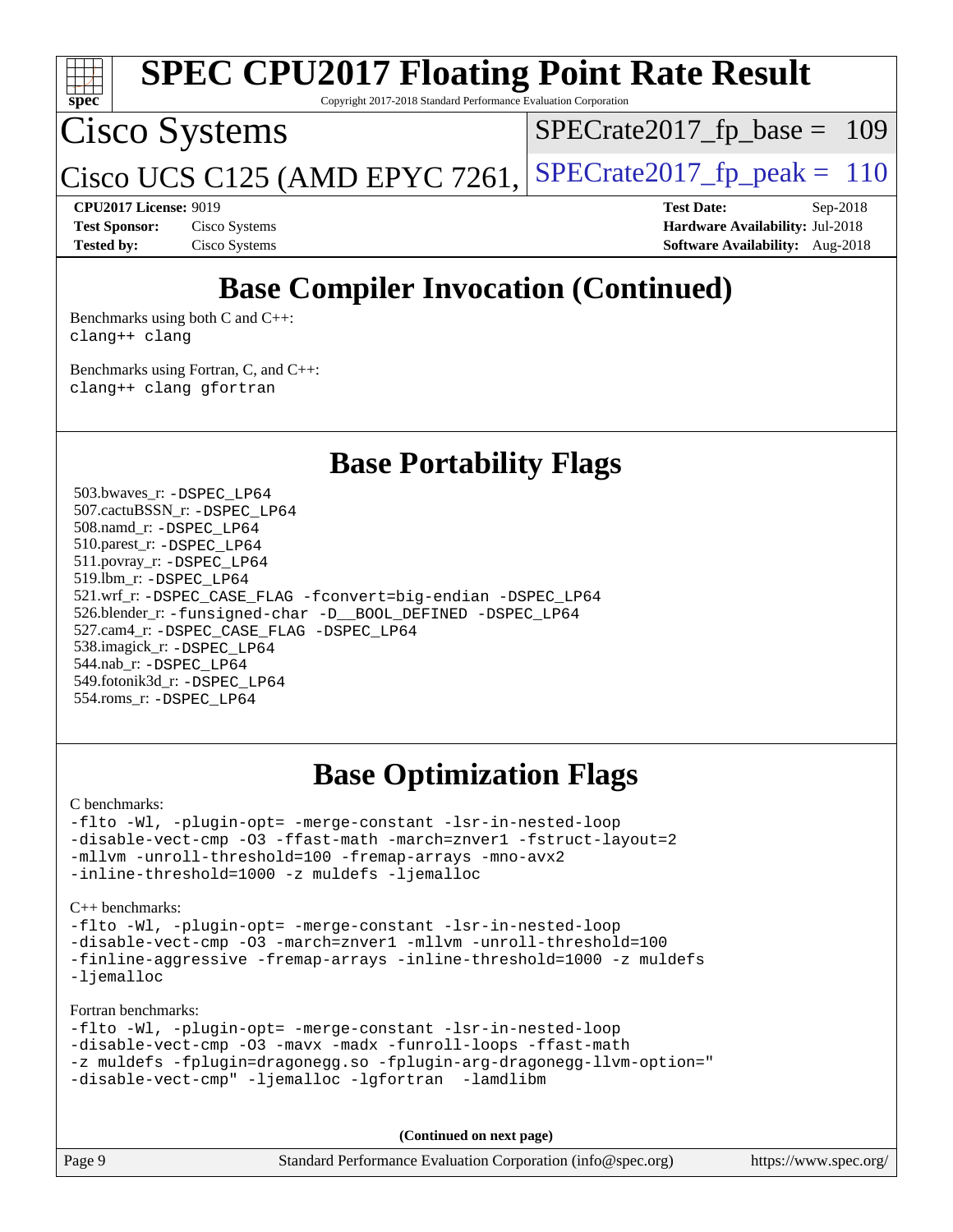| <b>SPEC CPU2017 Floating Point Rate Result</b><br>Spec<br>Copyright 2017-2018 Standard Performance Evaluation Corporation                                                                                                                                                                                                                                                                                             |                                                                                                              |  |  |  |
|-----------------------------------------------------------------------------------------------------------------------------------------------------------------------------------------------------------------------------------------------------------------------------------------------------------------------------------------------------------------------------------------------------------------------|--------------------------------------------------------------------------------------------------------------|--|--|--|
| Cisco Systems                                                                                                                                                                                                                                                                                                                                                                                                         | $SPECrate2017_fp\_base = 109$                                                                                |  |  |  |
| Cisco UCS C125 (AMD EPYC 7261,                                                                                                                                                                                                                                                                                                                                                                                        | $SPECTate2017$ _fp_peak = 110                                                                                |  |  |  |
| <b>CPU2017 License: 9019</b><br>Cisco Systems<br><b>Test Sponsor:</b><br><b>Tested by:</b><br>Cisco Systems                                                                                                                                                                                                                                                                                                           | <b>Test Date:</b><br>$Sep-2018$<br>Hardware Availability: Jul-2018<br><b>Software Availability:</b> Aug-2018 |  |  |  |
| <b>Base Optimization Flags (Continued)</b>                                                                                                                                                                                                                                                                                                                                                                            |                                                                                                              |  |  |  |
| Benchmarks using both Fortran and C:<br>-flto -Wl, -plugin-opt= -merge-constant -lsr-in-nested-loop<br>-disable-vect-cmp -03 -ffast-math -march=znver1 -fstruct-layout=2<br>-mllvm -unroll-threshold=100 -fremap-arrays -mno-avx2<br>-inline-threshold=1000 -mavx -madx -funroll-loops -z muldefs<br>-fplugin=dragonegg.so -fplugin-arg-dragonegg-llvm-option="<br>-disable-vect-cmp" -ljemalloc -lgfortran -lamdlibm |                                                                                                              |  |  |  |
| Benchmarks using both C and C++:<br>-flto -Wl, -plugin-opt= -merge-constant -lsr-in-nested-loop<br>-disable-vect-cmp -03 -ffast-math -march=znver1 -fstruct-layout=2<br>-mllvm -unroll-threshold=100 -fremap-arrays -mno-avx2<br>-inline-threshold=1000 -finline-aggressive -z muldefs -ljemalloc                                                                                                                     |                                                                                                              |  |  |  |
| Benchmarks using Fortran, C, and C++:<br>-flto -Wl, -plugin-opt= -merge-constant -lsr-in-nested-loop<br>-disable-vect-cmp -03 -ffast-math -march=znver1 -fstruct-layout=2<br>-mllvm -unroll-threshold=100 -fremap-arrays -mno-avx2<br>-inline-threshold=1000 -finline-aggressive -mavx -madx -funroll-loops<br>-z muldefs -fplugin=dragonegg.so -fplugin-arg-dragonegg-llvm-option="<br>-disable-vect-cmp" -ljemalloc |                                                                                                              |  |  |  |

## **[Peak Compiler Invocation](http://www.spec.org/auto/cpu2017/Docs/result-fields.html#PeakCompilerInvocation)**

[C benchmarks](http://www.spec.org/auto/cpu2017/Docs/result-fields.html#Cbenchmarks): [clang](http://www.spec.org/cpu2017/results/res2018q4/cpu2017-20181016-09253.flags.html#user_CCpeak_Fclang3)

[C++ benchmarks:](http://www.spec.org/auto/cpu2017/Docs/result-fields.html#CXXbenchmarks) [clang++](http://www.spec.org/cpu2017/results/res2018q4/cpu2017-20181016-09253.flags.html#user_CXXpeak_Fclang3_57a48582e5be507d19b2527b3e7d4f85d9b8669ffc9a8a0dbb9bcf949a918a58bbab411e0c4d14a3922022a3e425a90db94042683824c1806feff4324ca1000d)

[Fortran benchmarks](http://www.spec.org/auto/cpu2017/Docs/result-fields.html#Fortranbenchmarks): [clang](http://www.spec.org/cpu2017/results/res2018q4/cpu2017-20181016-09253.flags.html#user_FCpeak_Fclang3) [gfortran](http://www.spec.org/cpu2017/results/res2018q4/cpu2017-20181016-09253.flags.html#user_FCpeak_Fgfortran_128c91a56d61ddb07404721e65b8f9498c31a443dacbd3b7f212891090eca86e2d099b520f75b99e9e8ac4fdec01f4d15f0b65e47123ec4c42b0759045731a1f)

[Benchmarks using both Fortran and C](http://www.spec.org/auto/cpu2017/Docs/result-fields.html#BenchmarksusingbothFortranandC): [clang](http://www.spec.org/cpu2017/results/res2018q4/cpu2017-20181016-09253.flags.html#user_CC_FCpeak_Fclang3) [gfortran](http://www.spec.org/cpu2017/results/res2018q4/cpu2017-20181016-09253.flags.html#user_CC_FCpeak_Fgfortran_128c91a56d61ddb07404721e65b8f9498c31a443dacbd3b7f212891090eca86e2d099b520f75b99e9e8ac4fdec01f4d15f0b65e47123ec4c42b0759045731a1f)

[Benchmarks using both C and C++](http://www.spec.org/auto/cpu2017/Docs/result-fields.html#BenchmarksusingbothCandCXX): [clang++](http://www.spec.org/cpu2017/results/res2018q4/cpu2017-20181016-09253.flags.html#user_CC_CXXpeak_Fclang3_57a48582e5be507d19b2527b3e7d4f85d9b8669ffc9a8a0dbb9bcf949a918a58bbab411e0c4d14a3922022a3e425a90db94042683824c1806feff4324ca1000d) [clang](http://www.spec.org/cpu2017/results/res2018q4/cpu2017-20181016-09253.flags.html#user_CC_CXXpeak_Fclang3)

[Benchmarks using Fortran, C, and C++:](http://www.spec.org/auto/cpu2017/Docs/result-fields.html#BenchmarksusingFortranCandCXX) [clang++](http://www.spec.org/cpu2017/results/res2018q4/cpu2017-20181016-09253.flags.html#user_CC_CXX_FCpeak_Fclang3_57a48582e5be507d19b2527b3e7d4f85d9b8669ffc9a8a0dbb9bcf949a918a58bbab411e0c4d14a3922022a3e425a90db94042683824c1806feff4324ca1000d) [clang](http://www.spec.org/cpu2017/results/res2018q4/cpu2017-20181016-09253.flags.html#user_CC_CXX_FCpeak_Fclang3) [gfortran](http://www.spec.org/cpu2017/results/res2018q4/cpu2017-20181016-09253.flags.html#user_CC_CXX_FCpeak_Fgfortran_128c91a56d61ddb07404721e65b8f9498c31a443dacbd3b7f212891090eca86e2d099b520f75b99e9e8ac4fdec01f4d15f0b65e47123ec4c42b0759045731a1f)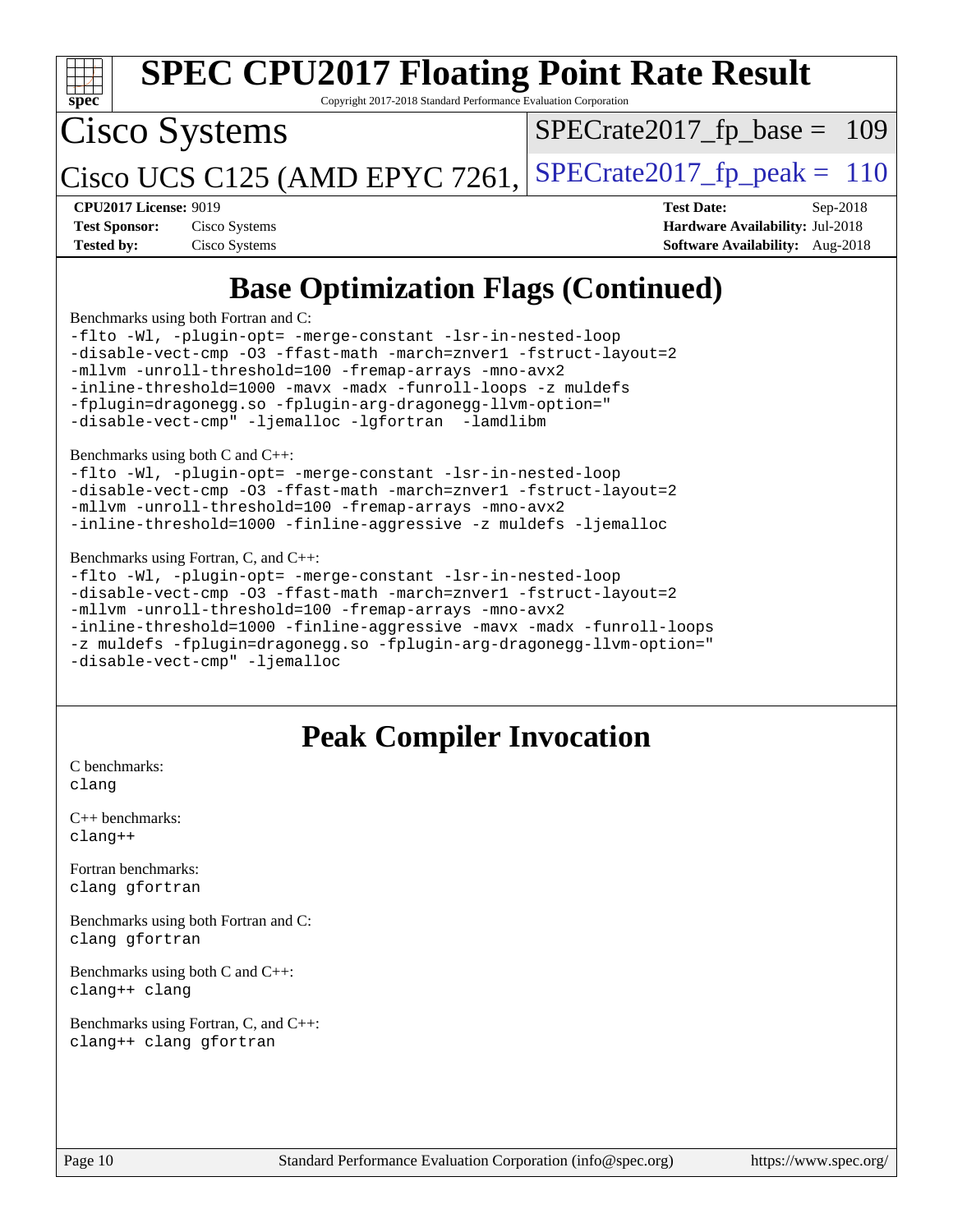